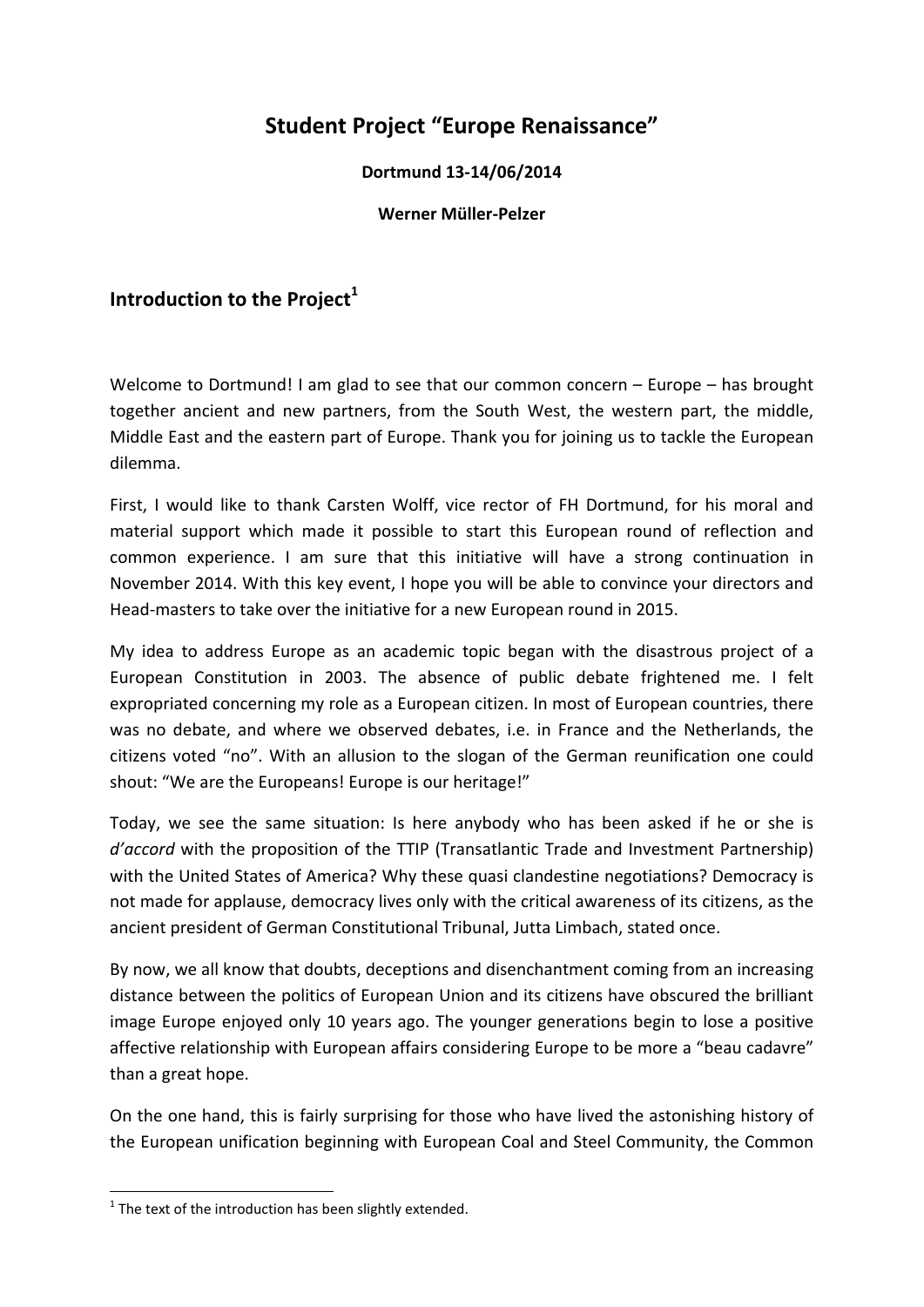Market, the European Economic Area, the Schengen zone and finally the European Union and the Eurozone. A union of 15 states in 2013 growing to 28 states in 2014, to former generations this would have been a dream! On the other hand, the causes of the decline of reputation are evident: The management of the bank crisis, the dramatic increase of unemployment in a number of countries, the drastic austerity politics. But even in a spoiled country as Germany the disenchantment about European affairs is obvious. So, there are not only economic reasons to explain the loss of the European enthusiasm: The EU has lost its charm as a new way to conceive the coexistence and cooperation of European nations. Today, we have to realize that the politics in Brussels are nothing else than the extension of national political business as usual. So, here we are: an economic giant but politically, socially and culturally more divided than 20 years ago.

But the world around us does not wait till we will have found a new balance someday. We have to act now to avoid a unilateral dependence from other powers. Nevertheless, we don't have a common vision of European future yet. We find ourselves in a classical dilemma.

The problem to resolve seems to me that we are masters in doing a lot of useful things but we have lost the European heritage to do the right things, too. Our meeting, than, is about to search for a new ground to do the right things which may inspire common action.

First, we need a high analytical intelligence to criticize what went wrong, and this is a particularly thorny way because the EU has blurred the deep differences in European thinking with an inappropriate triumphalism pretending that the EU is the fulfillment of all European aspirations! The good ones of course! But we can't simply serve us as in a supermarket. We have to take in account that our past is characterized not only by heroes but also by demons. These demons are not just regrettable accidents but integral parts of our identity. As Jacques Delors said: We have to demystify Europe and to reintroduce debate! Forgive me the striking examples: We have to face Jesus AND Plato, Cesar AND Brutus, St. Francis of Assisi AND Lucrezia Borgia, Martin Luther AND Ignacio de Loyola, the Enlightenment AND the Inquisition, catholic as well as protestant, Auguste Comte AND Bakunin AND Karl Marx, and so on: These persons, one could quote a thousand more, are a clear indication that divergence is as much European as convergence.

To speak under these conditions about a Renaissance of Europe does not mean that we are looking for a lost harmony. No! We have to demystify the commonplaces. The term "Renaissance" means – as it did in the historical epoch of the same name – that those who are choosing a new vision of the world have to appropriate the findings of past epochs, but then transform them to become their own. Renaissance despite the reference to traditions is the creation of something new. And this consciousness to create new expertise, to be the actors of our common future provides us with an affective norm, an imperative of the type: *tua res agitur!* This is the only way for acting in common.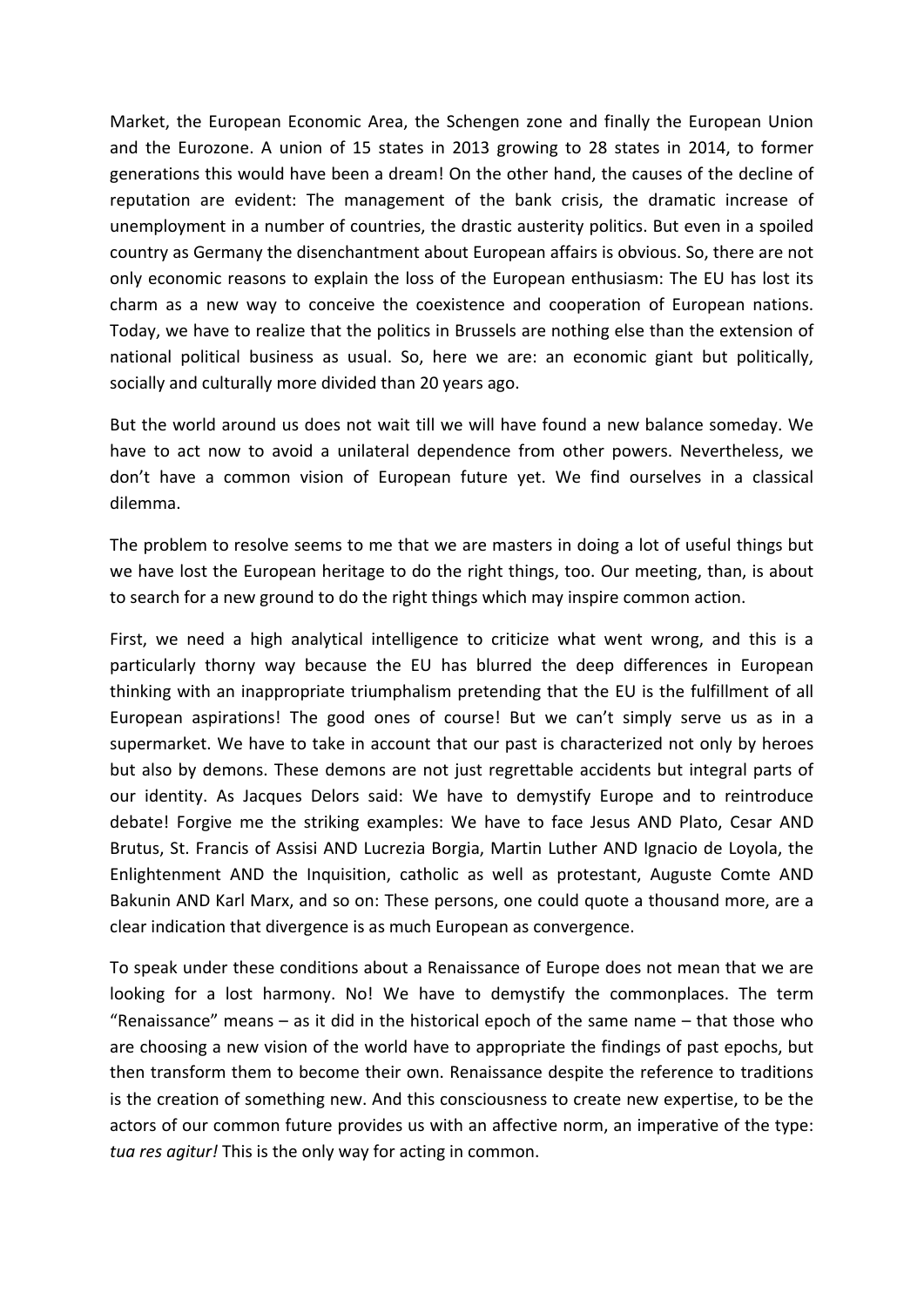The first topic today is economics: What is a responsible method to regulate European affairs, above all the banks, the financial sector and the future of the Euro? The strengths and weaknesses of the respective remedies should be measured from a "Genuine Progress Indicator": Shall we accept that banks and state are rescued but not the people?

"Responsible" refers to the second subject: The future of European societies. The European project needs the support of European societies, i.e. their coherence depending on mentality, moral, and the feeling of a more or less equitable situation. Is it ok that the fortune is progressively distributed to the upper class and that the gap between low and high incomes is widening more, that the discrepancies between the southern and the northern EU‐member states are growing?

But the less appreciated subject is the question about European identity. What does it mean to be a European? Is Europe a continent, a historical souvenir, a way of life or a global player? Are there frontiers, is the EU the legitimate heir of Europe, is it something private or a political reality?

The most puzzling observation for me is, nevertheless, that the oldest European institution, the University, is mostly remaining in the state of "absence" (Peter Sloterdijk), a syndrome which describes the situation after a shock. We should wake up the current academic research from its "absence" and invite the different disciplines to participate in the search for a European Renaissance.

The university is in a certain way the "Ford Knox" of European identity. Beginning with the Greeks we see emerge for the first time in history a civilization relying on the principle of the best argument. This was absolutely unknown compared with the surrounding despotism of princes and priests, on the one hand, and of the rule of customs and conventions, on the other. The principle of the best argument is the center of our civilization but at the moment, apparently it needs some help. Here, I can't resist quoting Anthony Giddins: "Europe needs memory as much as it needs jobs."

A striking way to show the relevance of this memory is the definition of Aristotle of what is practice: Practice, he says, in contrast to theory, is what also can be different. This is the reason why a good European can't accept the pretention of Mrs. Merkel who said that her financial decisions were "alternativlos", without alternative. With the knowledge of Aristotle we can see that the contrary is true. In a certain way, Jacques Delors, the last European statesman, applies this sentence stating: If it's true that nothing is acquired for ever, then it is also true that nothing is completely lost forever.

This gives us the courage to question our own European errors. To be critical with others implies the courage to self-criticism. And here one item is central: the irresistible European tendency to maximalism.

Three taboos have to be quoted: